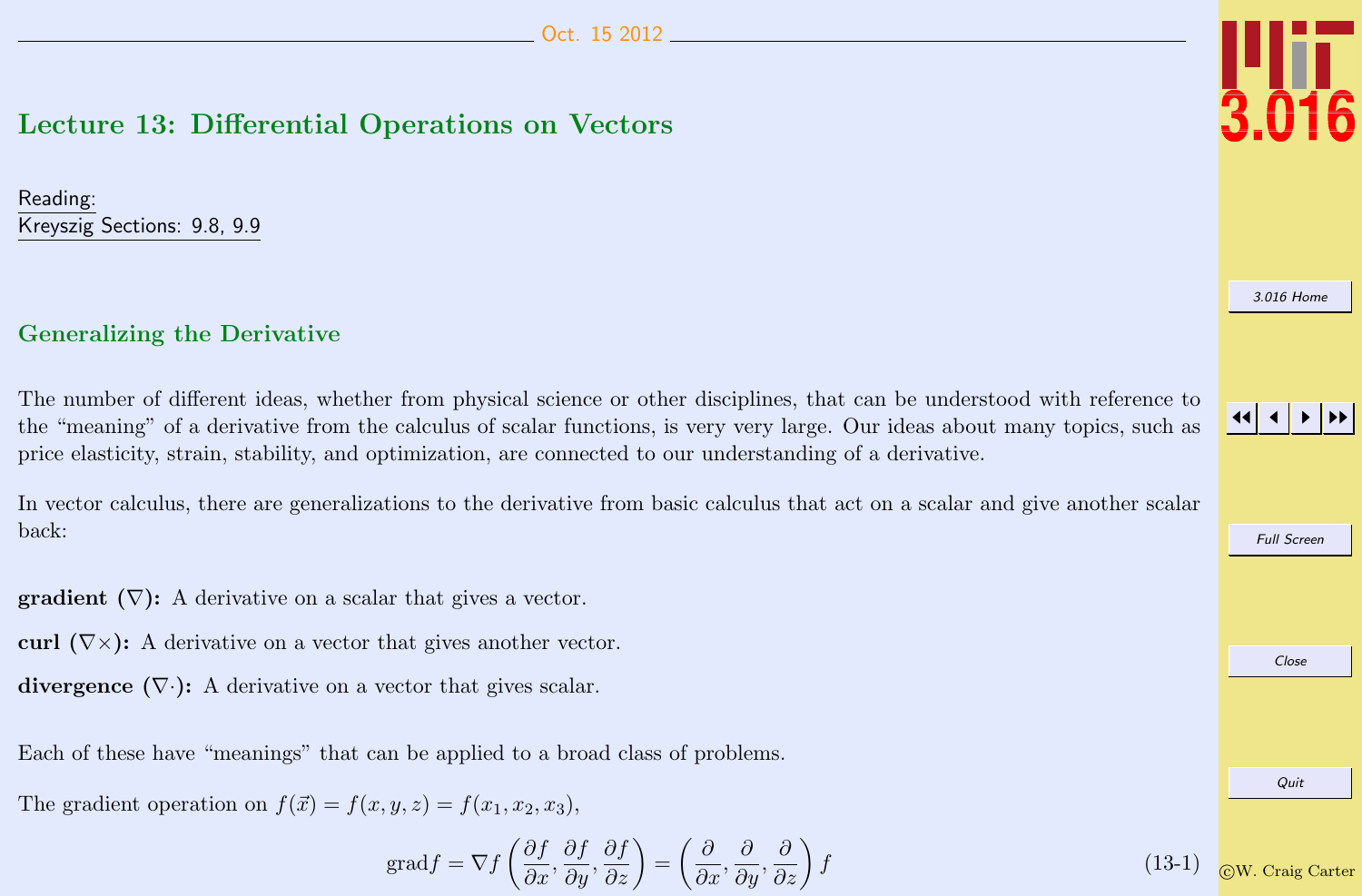has been discussed previously. The curl and divergence will be discussed below.



[3.016 Home](http://pruffle.mit.edu/3.016-2012/)

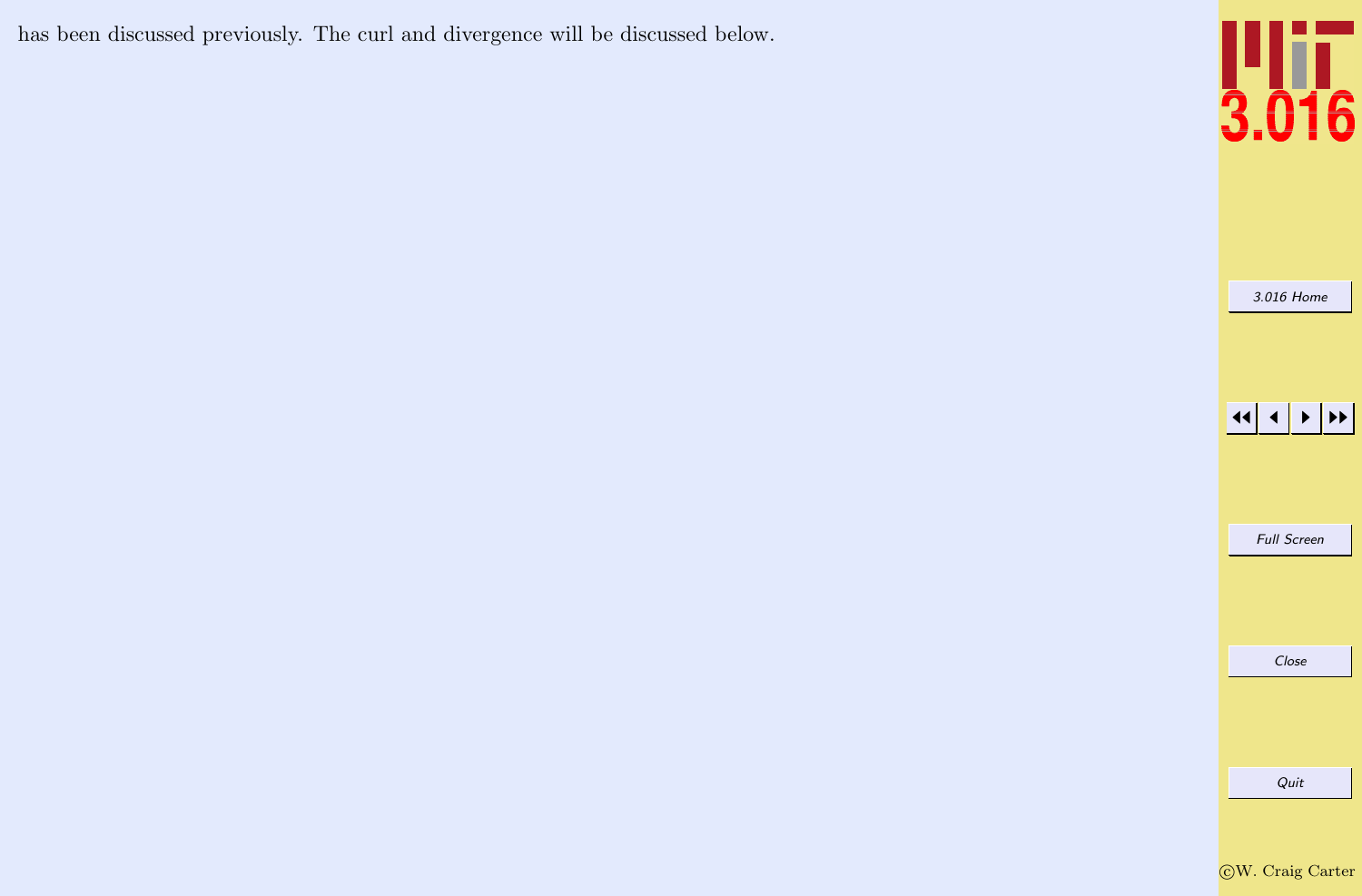|                                                                                                                             |              | Lecture 13 MATHEMATICA(R) Example 1                                                                                                                                                                                                                                                                             |                    |
|-----------------------------------------------------------------------------------------------------------------------------|--------------|-----------------------------------------------------------------------------------------------------------------------------------------------------------------------------------------------------------------------------------------------------------------------------------------------------------------|--------------------|
| notebook (non-evaluated)                                                                                                    |              | pdf (evaluated, color)<br>html (evaluated)<br>pdf (evaluated, b&w)                                                                                                                                                                                                                                              |                    |
| Scalar Potentials and their Gradient Fields                                                                                 |              |                                                                                                                                                                                                                                                                                                                 |                    |
| Simple 2 D 1/r potential                                                                                                    |              | An example of a scalar potential, due three point charges in the plane, is visualized. Methods for computing a gradient are presented.                                                                                                                                                                          |                    |
| potential $[x_1, y_1, xo_1, yo_1]:=$<br>$-1 / \sqrt{3}$ $(x - xo)$ $2 + (y - yo)$ $2$                                       |              |                                                                                                                                                                                                                                                                                                                 |                    |
| A field source located a distance 1 south of the origin                                                                     |              |                                                                                                                                                                                                                                                                                                                 |                    |
| HoleSouth $[x_1, y_2]$ :=<br>potential $[x, y, \cos[3 Pi/2], Sin[3 Pi/2]]$                                                  | $\mathbf{2}$ |                                                                                                                                                                                                                                                                                                                 |                    |
| HoleNorthWest $[x_ , y_ ]$ :=<br>potential $[x, y, \cos[Pi/6], \sin[Pi/6]]$                                                 | 3            | 1: This is the 2D $1/r$ -potential; here <i>potential</i> takes four arguments: two for the location of the charge                                                                                                                                                                                              |                    |
| HoleNorthEast $[x, y]$ :=<br>potential $[x, y, \cos[5 Pi/6], Sin[5 Pi/6]]$                                                  | 4            | and two for the position where the "test" charge "feels" the potential.                                                                                                                                                                                                                                         | 3.016 Home         |
| Function that returns the two dimensional $(x, y)$ gradient field of any<br>function declared a function of two arguments:  |              | 2-4: These are three fixed charge potentials, arranged at the vertices of an equilateral triangle.                                                                                                                                                                                                              |                    |
| gradfield[scalarfunction ] :=<br>${D[scalar function[x, y], x] // Simplify,}$<br>$D[scalar function[x, y], y]$ // Simplify} | 5            | 5: gradfield is an example of a function that takes a scalar function of x and y and returns a vector<br>with component derivatives: the gradient vector of the scalar function of $x$ and $y$ .<br>6: However, the previous example only works for functions of $x$ and $y$ explicitly. This expands gradfield |                    |
| Generalizing the function to any arguments:                                                                                 |              | to other Cartesian coordinates other than $x$ and $y$ .                                                                                                                                                                                                                                                         |                    |
| gradfield [scalarfunction_, $x$ _, $y$ _] :=<br>$\{D[scalar function[x, y], x]/Simplify,$                                   | $6 \,$       | 7: Three Hole Potential is the superposition of the three potentials defined in $2-4$ .                                                                                                                                                                                                                         |                    |
| $D[scalar function[x, y], y]$ // Simplify}<br>The sum of three potentials:                                                  |              | 8: Plot3D is used to visualize the superposition of the potentials due to the three charges.<br>9: ContourPlot is an alternative method to visualize this scalar field. The option ColorFunction points                                                                                                         |                    |
| ThreeHolePotential $[x, y]$ :=                                                                                              |              | to an example of a <i>Pure Function</i> —a method of making functions that do not operate with the usual                                                                                                                                                                                                        |                    |
| $Holesouth[x, y] +$<br>HoleNorthWest[x, $y$ ] + HoleNorthEast[x, $y$ ]                                                      |              | "square brackets." Pure functions are indicated with the & at the end; the $\#$ is a place-holder for                                                                                                                                                                                                           | <b>Full Screen</b> |
| f(x,y) visualization of the scalar potential:                                                                               |              | the pure function's argument.                                                                                                                                                                                                                                                                                   |                    |
| Plot3D[ThreeHolePotential[ $x, y$ ],<br>$\{x, -2, 2\}, \{y, -2, 2\}\}\$                                                     | 8            |                                                                                                                                                                                                                                                                                                                 |                    |
| Contour visualization of the three-hole potential                                                                           |              |                                                                                                                                                                                                                                                                                                                 |                    |
| ContourPlot[ThreeHolePotential[x, y],<br>$\{x, -2, 2\}, \{y, -2, 2\},$ PlotPoints $\rightarrow 40$ ,                        | 9            |                                                                                                                                                                                                                                                                                                                 | Close              |
| ColorFunction $\rightarrow$ (Hue[1 - # $\star$ 0.66] &)]                                                                    |              |                                                                                                                                                                                                                                                                                                                 |                    |
|                                                                                                                             |              |                                                                                                                                                                                                                                                                                                                 |                    |
|                                                                                                                             |              |                                                                                                                                                                                                                                                                                                                 |                    |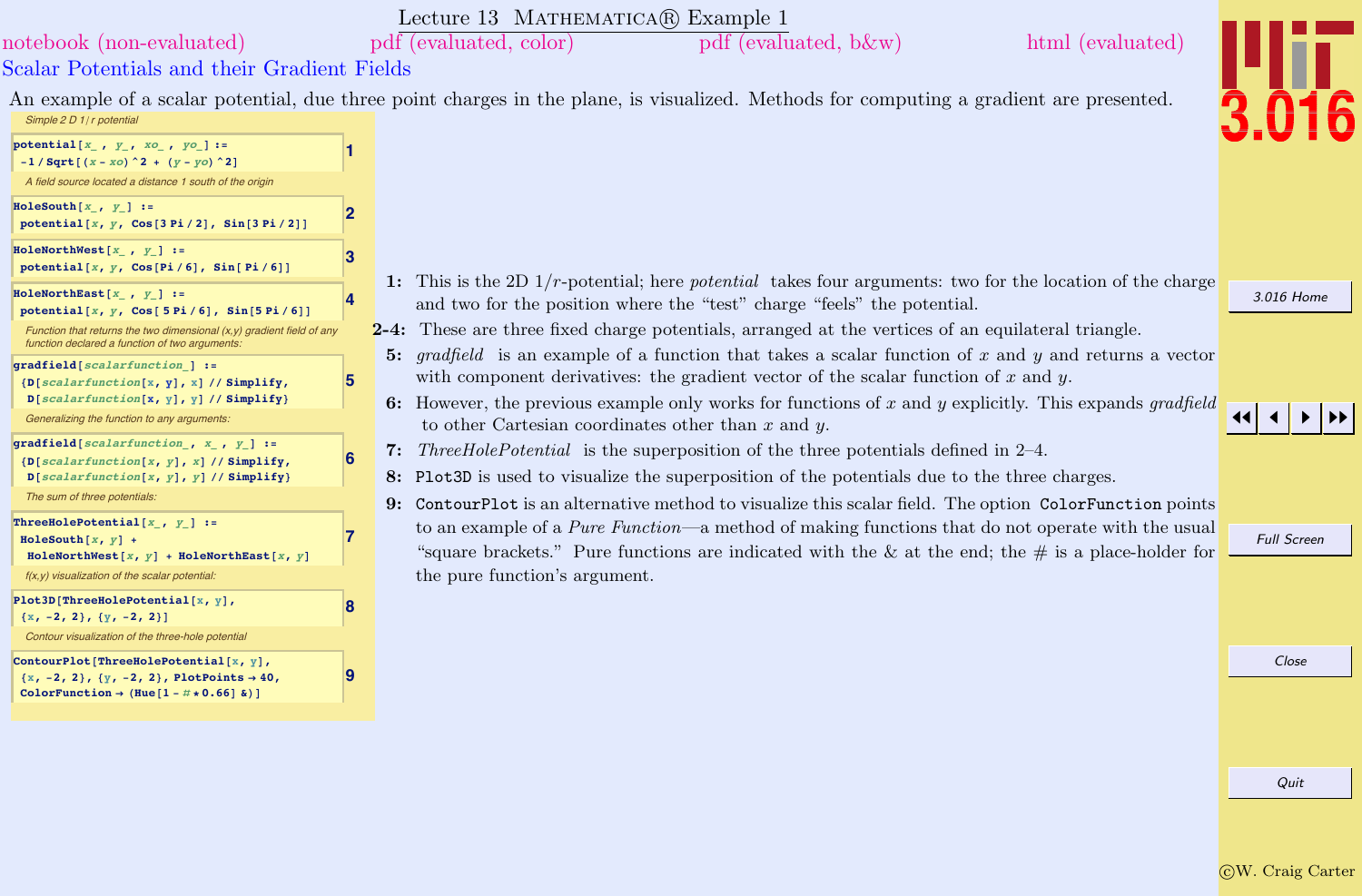## Divergence and Its Interpretation

The divergence operates on a vector field that is a function of position,  $\vec{v}(x, y, z) = \vec{v}(\vec{x}) = (v_1(\vec{x}), v_2(\vec{x}), v_3(\vec{x}))$ , and returns a scalar that is a function of position. The scalar field is often called the divergence field of  $\vec{v}$ , or simply the divergence of  $\vec{v}$ .

$$
\text{div } \vec{v}(\vec{x}) = \nabla \cdot \vec{v} = \frac{\partial v_1}{\partial x} + \frac{\partial v_2}{\partial y} + \frac{\partial v_3}{\partial z} = \left(\frac{\partial}{\partial x}, \frac{\partial}{\partial y}, \frac{\partial}{\partial z}\right) \cdot (v_1, v_2, v_3) = \left(\frac{\partial}{\partial x}, \frac{\partial}{\partial y}, \frac{\partial}{\partial z}\right) \cdot \vec{v} \tag{13-2}
$$

Think about what the divergence means.



[3.016 Home](http://pruffle.mit.edu/3.016-2012/)

|  | <b>Full Screen</b> |  |
|--|--------------------|--|
|  |                    |  |
|  |                    |  |
|  | Close              |  |
|  |                    |  |
|  |                    |  |
|  |                    |  |
|  | Quit               |  |
|  |                    |  |

CW. Craig Carter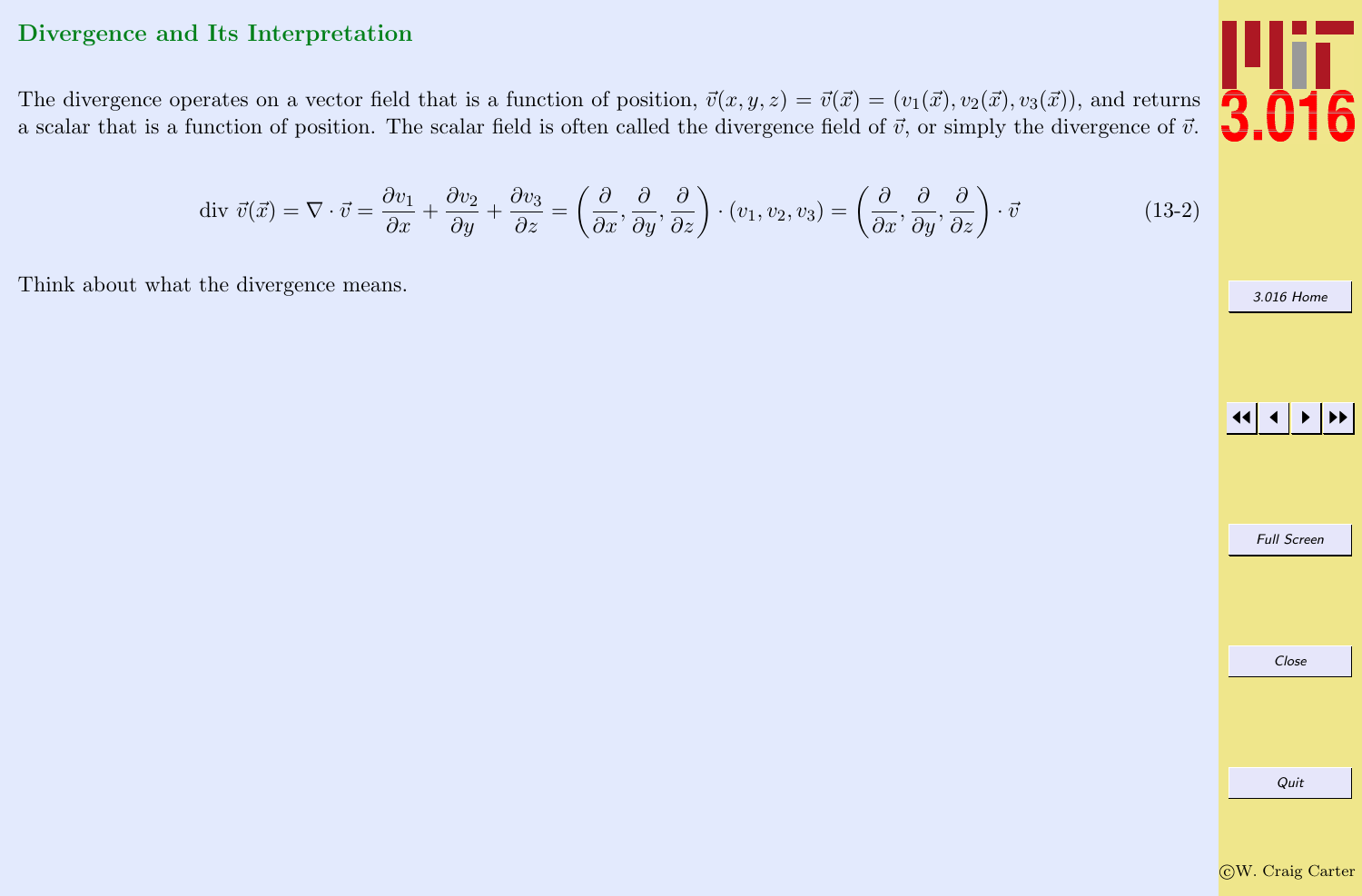|                                                                                                                                                                                                                                                                                       | Lecture 13 MATHEMATICA(R) Example 2                                                                                                                                                                                                                                                                                                                                                                                                                                                                                                                                                                                                                                                                                                                                               |                    |
|---------------------------------------------------------------------------------------------------------------------------------------------------------------------------------------------------------------------------------------------------------------------------------------|-----------------------------------------------------------------------------------------------------------------------------------------------------------------------------------------------------------------------------------------------------------------------------------------------------------------------------------------------------------------------------------------------------------------------------------------------------------------------------------------------------------------------------------------------------------------------------------------------------------------------------------------------------------------------------------------------------------------------------------------------------------------------------------|--------------------|
| notebook (non-evaluated)                                                                                                                                                                                                                                                              | html (evaluated)<br>pdf (evaluated, color)<br>pdf (evaluated, b&w)                                                                                                                                                                                                                                                                                                                                                                                                                                                                                                                                                                                                                                                                                                                |                    |
| Visualizing the Gradient Field and its Divergence: The Laplacian                                                                                                                                                                                                                      |                                                                                                                                                                                                                                                                                                                                                                                                                                                                                                                                                                                                                                                                                                                                                                                   |                    |
|                                                                                                                                                                                                                                                                                       | A visualization gradient field of the potential defined in the previous example is presented. The divergence of the gradient $\nabla \cdot \nabla \phi = \nabla^2 \phi$                                                                                                                                                                                                                                                                                                                                                                                                                                                                                                                                                                                                           |                    |
| (i.e., the result of the Laplacian operator $\nabla^2$ ) is computed and visualized.                                                                                                                                                                                                  |                                                                                                                                                                                                                                                                                                                                                                                                                                                                                                                                                                                                                                                                                                                                                                                   |                    |
| Gradient field of three-hole potential                                                                                                                                                                                                                                                |                                                                                                                                                                                                                                                                                                                                                                                                                                                                                                                                                                                                                                                                                                                                                                                   |                    |
| gradthreehole = gradfield[ThreeHolePotential]                                                                                                                                                                                                                                         |                                                                                                                                                                                                                                                                                                                                                                                                                                                                                                                                                                                                                                                                                                                                                                                   |                    |
| Needs["VectorFieldPlots`"];<br>VectorFieldPlots`VectorFieldPlot[<br>gradthreehole, $\{x, -2, 2\}$ , $\{y, -2, 2\}$ ,<br>ScaleFactor $\rightarrow$ 0.2 <sup><math>\circ</math></sup> , ColorFunction $\rightarrow$<br>(Hue $[1 - \#1 \ 0.66^{\circ}]$ &), PlotPoints $\rightarrow$ 21] |                                                                                                                                                                                                                                                                                                                                                                                                                                                                                                                                                                                                                                                                                                                                                                                   |                    |
|                                                                                                                                                                                                                                                                                       |                                                                                                                                                                                                                                                                                                                                                                                                                                                                                                                                                                                                                                                                                                                                                                                   | 3.016 Home         |
| ****** <i>****</i> ***** <i>****</i> *<br>Function that takes a two-dimensional vector function of $(x, y)$ as an<br>argument and returns its divergence<br>$divergence [{xcomp_, ycomp_{}}] :=$<br>з<br>Simplify $[D[xcomp, x] + D[ycomp, y]]$                                       | 1: We use our previously defined function <i>gradfield</i> to compute the gradient of <i>ThreeHolePotential</i><br>everywhere in the plane.<br>2: PlotVectorField is in the VectorFieldPlots package. Because a gradient produces a vector field<br>from a scalar potential, arrows are used at discrete points to visualize it.<br>3: The divergence operates on a vector and produces a scalar. Here, we define a function, <i>divergence</i><br>, that operates on a 2D-vector field of $x$ and $y$ and returns the sum of the component derivatives.<br>Therefore, taking the divergence of the gradient of a scalar field returns a scalar field that is naturally<br>associated with the original—its physical interpretation is (minus) the rate at which gradient vectors |                    |
| divgradthreehole = divergence[<br>gradfield[ThreeHolePotential]] // Simplify                                                                                                                                                                                                          | "diverge" from a point.<br>$4-5$ : We compute the divergence of the gradient of the scalar potential. This is used to visualize the                                                                                                                                                                                                                                                                                                                                                                                                                                                                                                                                                                                                                                               | <b>Full Screen</b> |
| Plotting the divergence of the gradient<br>$(\nabla \cdot (\nabla f)$ is the "Laplacian" $\nabla^2 f$ , sometimes indicated with symbol $\Delta f$<br>Plot3D[divgradthreehole, $\{x, -2, 2\}$ ,<br>5<br>$\{y, -2, 2\}$ , PlotPoints -> 60]                                            | Laplacian field of ThreeHolePotential.                                                                                                                                                                                                                                                                                                                                                                                                                                                                                                                                                                                                                                                                                                                                            |                    |
|                                                                                                                                                                                                                                                                                       |                                                                                                                                                                                                                                                                                                                                                                                                                                                                                                                                                                                                                                                                                                                                                                                   | Close              |
|                                                                                                                                                                                                                                                                                       |                                                                                                                                                                                                                                                                                                                                                                                                                                                                                                                                                                                                                                                                                                                                                                                   |                    |
|                                                                                                                                                                                                                                                                                       |                                                                                                                                                                                                                                                                                                                                                                                                                                                                                                                                                                                                                                                                                                                                                                                   | Quit               |

 $\overline{\text{C}}\text{W}$ . Craig Carter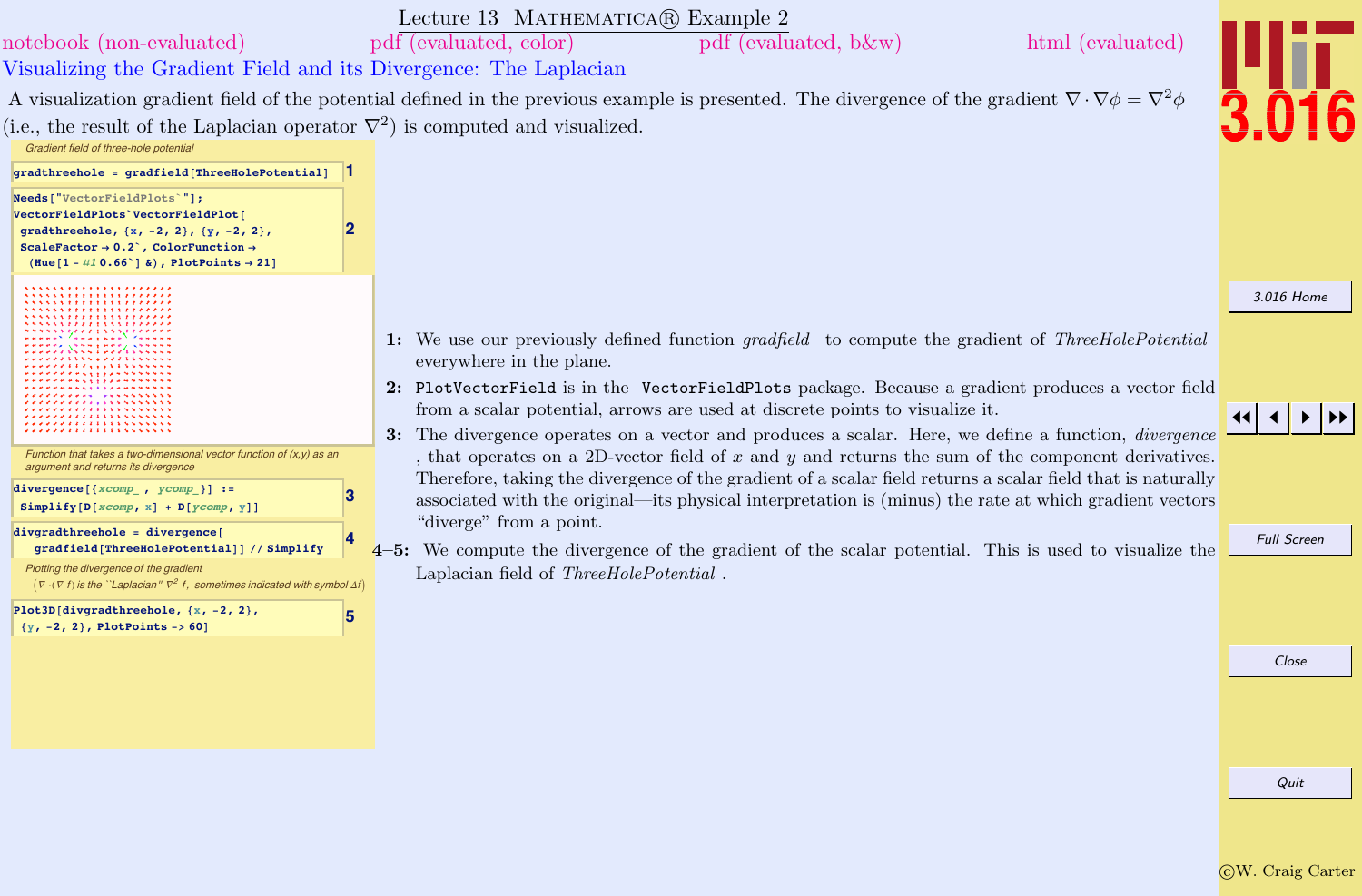#### Coordinate Systems

The above definitions are for a Cartesian  $(x, y, z)$  system. Sometimes it is more convenient to work in other (spherical, cylindrical, etc) coordinate systems. In other coordinate systems, the derivative operations  $\nabla$ ,  $\nabla$ , and  $\nabla \times$  have different forms. These other forms can be derived, or looked up in a mathematical handbook, or specified by using the MATHEMATICA® package "VectorAnalysis."



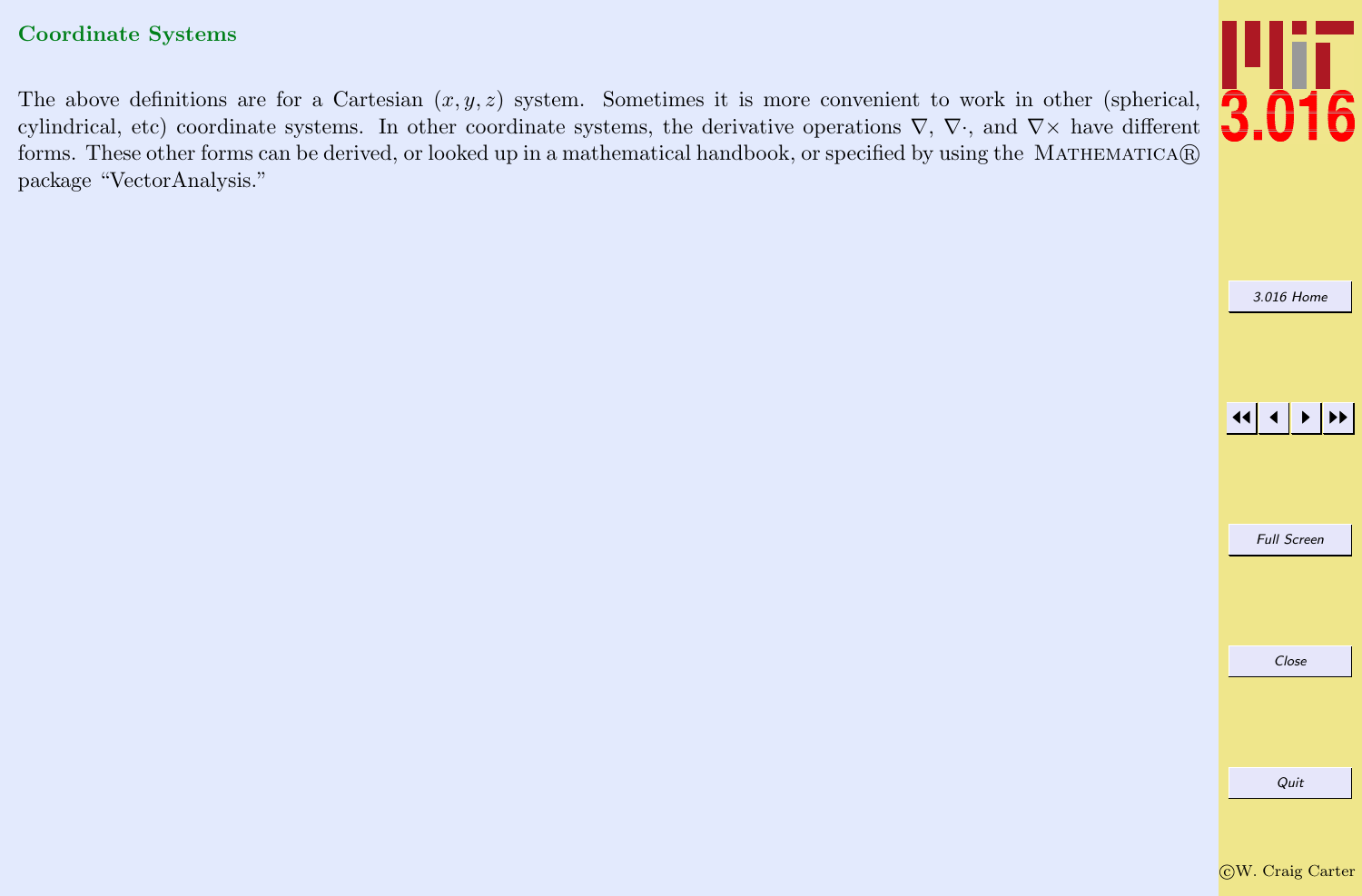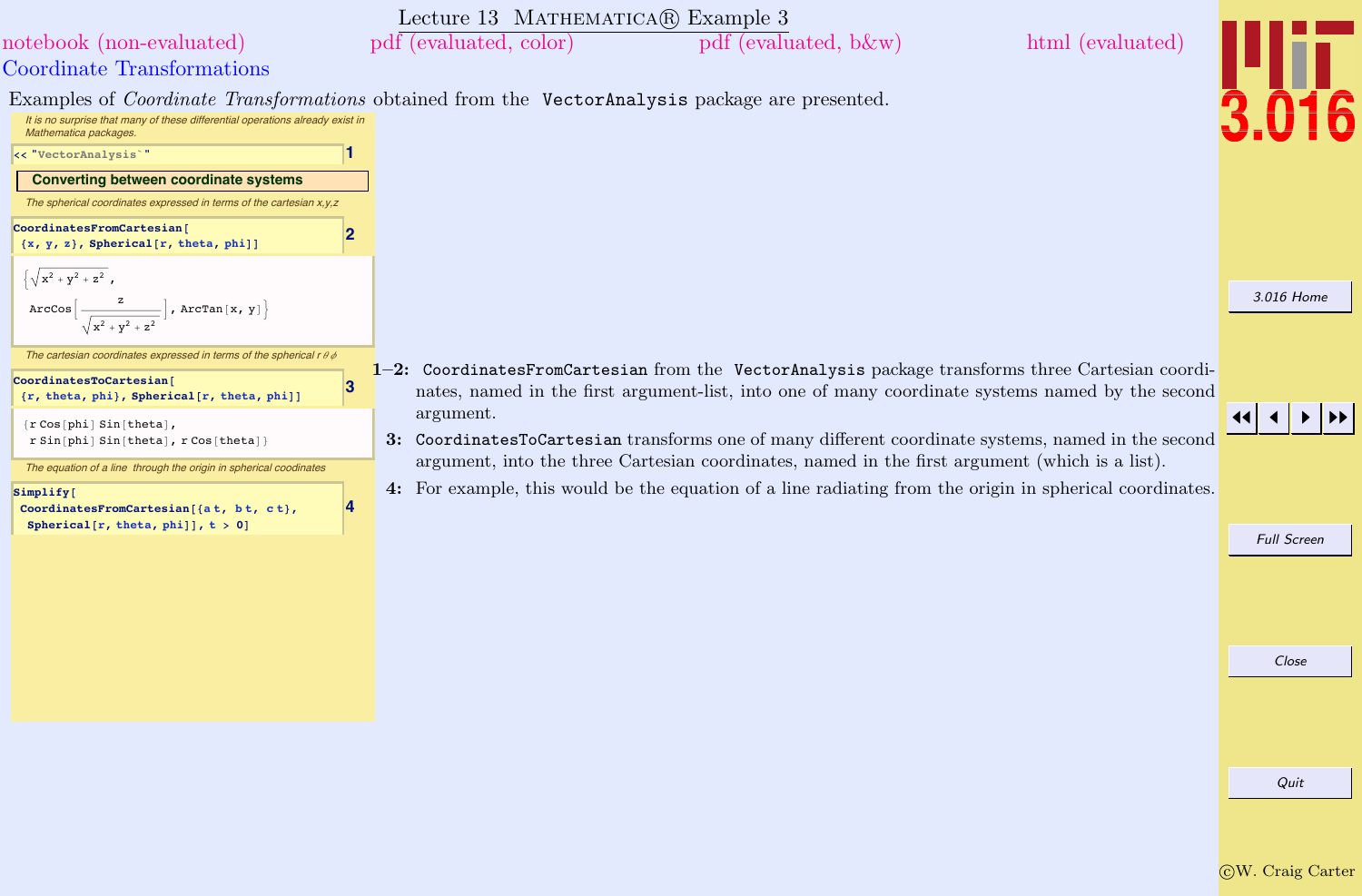|                                                                                                                                                        |                         | Lecture 13 MATHEMATICA(R) Example 4                                                                                                                                                                                                                                                                 |                    |
|--------------------------------------------------------------------------------------------------------------------------------------------------------|-------------------------|-----------------------------------------------------------------------------------------------------------------------------------------------------------------------------------------------------------------------------------------------------------------------------------------------------|--------------------|
| notebook (non-evaluated)                                                                                                                               |                         | $pdf$ (evaluated, b &w)<br>html (evaluated)<br>pdf (evaluated, color)                                                                                                                                                                                                                               |                    |
| Frivolous Example Using Geodesy, VectorAnalysis, and CityData.                                                                                         |                         |                                                                                                                                                                                                                                                                                                     |                    |
| We compute distances from Boston to Paris along different routes.<br>(The following will not work unless you have an active internet<br>connection)    |                         |                                                                                                                                                                                                                                                                                                     |                    |
| CityData["Boston", "Latitude"]                                                                                                                         | п                       |                                                                                                                                                                                                                                                                                                     |                    |
| CityData["Marseille", "Latitude"]                                                                                                                      | $\overline{2}$          |                                                                                                                                                                                                                                                                                                     |                    |
| CityData["Paris", "Longitude"]                                                                                                                         | 3                       |                                                                                                                                                                                                                                                                                                     |                    |
| SphericalCoordinatesofCity[<br>$cityname String] := \{$<br>6378.1, CityData[cityname, "Latitude"]<br>Degree<br>CityData[cityname, "Longitude"] Degree} |                         | 1-3: CityData provides downloadable data. The data includes—among many other things—the latitude<br>and longitude of many cities in the database. This show that Marseilles is north of Boston (which I<br>found to be surprising).                                                                 | 3.016 Home         |
| SphericalCoordinatesofCity["Boston"]                                                                                                                   | $\overline{\mathbf{5}}$ | 4-5: SphericalCoordinatesofCity takes the string-argument of a city name and uses CityData to compute                                                                                                                                                                                               |                    |
| LatLong $[city String]$ :=<br>{CityData[city, "Latitude"],<br>CityData[city, "Longitude"]}                                                             | 6                       | its spherical coordinates (i.e., $(r_{\text{earth}}, \theta, \phi)$ are same as (average earth radius = 6378.1 km, latitude,<br>longitude)). We use Degree which is numerically $\pi/180$ .<br>6: LatLong takes the string-argument of a city name and uses CityData to return a list-structure for |                    |
| CartesianCoordinatesofCity[<br>cityname String] := CoordinatesToCartesian[<br>SphericalCoordinatesofCity[cityname],<br>Spherical[r, theta, phi]]       |                         | its latitude and longitude. We will use this function below.<br>7-8: <i>CartesianCoordinatesofCity</i> uses a coordinate transform and <i>SphericalCoordinatesofCity</i><br>$9-10$ : If we imagine traveling <i>through</i> the earth instead of around it, we would use the Norm of the            |                    |
| CartesianCoordinatesofCity["Paris"]                                                                                                                    | <b>B</b>                | difference of the Cartesian coordinates of two cities.                                                                                                                                                                                                                                              |                    |
| MinimumTunnel[cityl String, city2 String] :=<br>Norm [CartesianCoordinatesofCity [ $city1$ ] -<br>CartesianCoordinatesofCity[city2]]                   | 19                      | 11-12: Comparing the great circle route using SphericalDistance (from the Geodesy package) to the<br>Euclidean distance, is a result that surprises me. It would save only about 55 kilometers to dig a<br>tunnel to Paris—sigh.                                                                    | <b>Full Screen</b> |
| MinimumTunnel["Boston", "Paris"]                                                                                                                       | 10                      | 13: SpheroidalDistance accounts for the earth's extra waistline for computing great-circle distances.                                                                                                                                                                                               |                    |
| Needs [ "Geodesy" "]                                                                                                                                   | 11                      |                                                                                                                                                                                                                                                                                                     |                    |
| SphericalDistance[<br>LatLong["Paris"], LatLong["Boston"]]                                                                                             | 12                      |                                                                                                                                                                                                                                                                                                     | Close              |
| SpheroidalDistance[<br>LatLong["Paris"], LatLong["Boston"]]                                                                                            | 13                      |                                                                                                                                                                                                                                                                                                     |                    |
|                                                                                                                                                        |                         |                                                                                                                                                                                                                                                                                                     |                    |
|                                                                                                                                                        |                         |                                                                                                                                                                                                                                                                                                     | Quit               |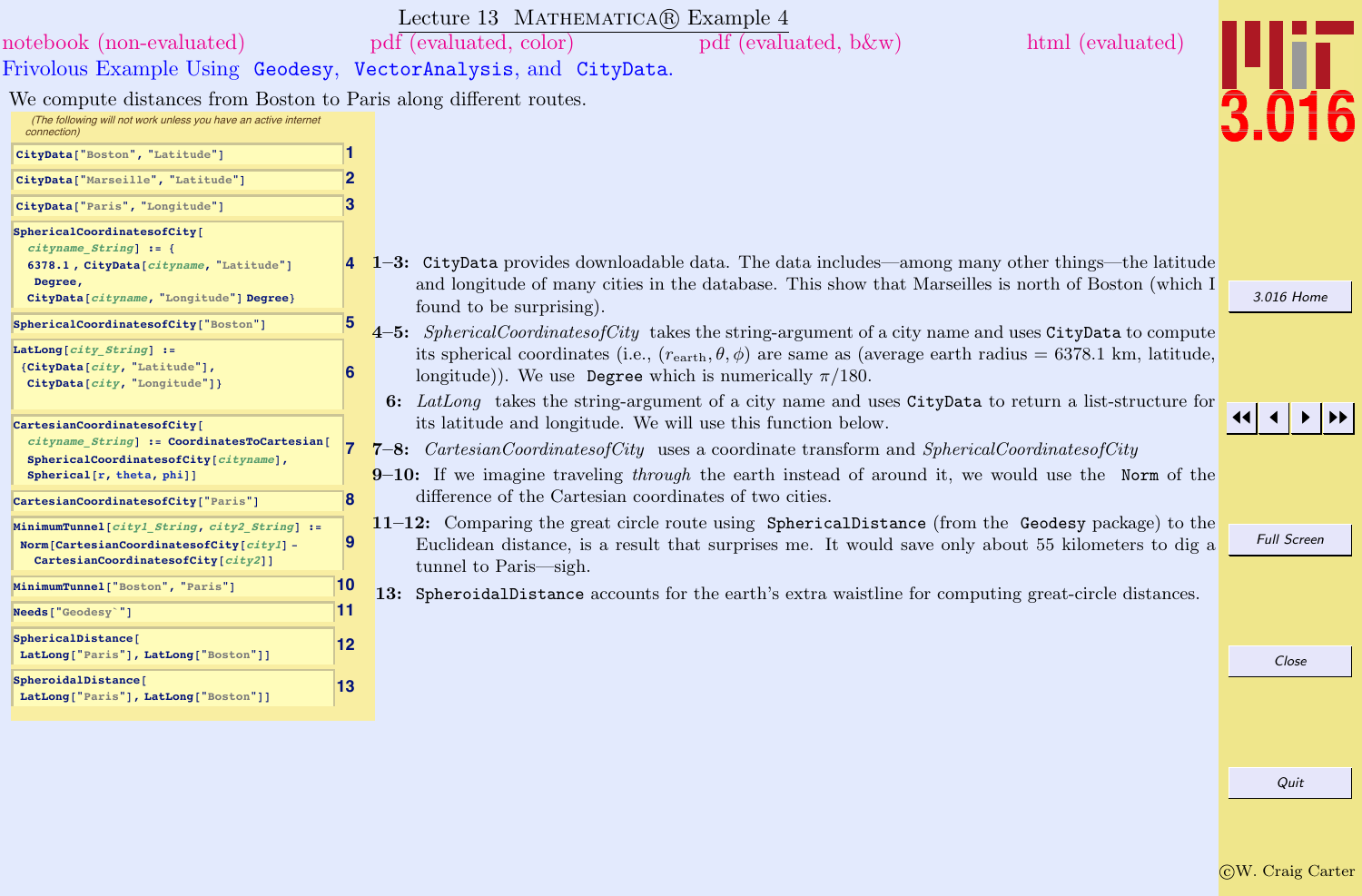|                                                                                                                            |                         | Lecture 13 MATHEMATICA $(R)$ Example 5                                                                                                                                                                                                                                                                                                                    |                    |
|----------------------------------------------------------------------------------------------------------------------------|-------------------------|-----------------------------------------------------------------------------------------------------------------------------------------------------------------------------------------------------------------------------------------------------------------------------------------------------------------------------------------------------------|--------------------|
| notebook (non-evaluated)                                                                                                   |                         | html (evaluated)<br>pdf (evaluated, color)<br>pdf (evaluated, b&w)                                                                                                                                                                                                                                                                                        |                    |
| Gradient and Divergence Operations in Other Coordinate Systems                                                             |                         |                                                                                                                                                                                                                                                                                                                                                           |                    |
|                                                                                                                            |                         | A $1/r^n$ -potential is used to demonstrate how to obtain gradients and divergences in other coordinate systems.                                                                                                                                                                                                                                          |                    |
| SimplePot[ $x_1$ , $y_1$ , $z_1$ , $n_1$ ] :=<br>$(x^2 + y^2 + z^2)^\frac{n}{2}$                                           |                         |                                                                                                                                                                                                                                                                                                                                                           |                    |
| $gradsp = Grad$<br>SimplePot[x, $y$ , z, 1], Cartesian[x, $y$ , z]]                                                        | $\overline{\mathbf{2}}$ |                                                                                                                                                                                                                                                                                                                                                           |                    |
| $\bigg\{-\frac{x}{\left(x^2+y^2+z^2\right)^{3/2}},$<br>$-\frac{y}{(x^2+y^2+z^2)^{3/2}}$ , $-\frac{z}{(x^2+y^2+z^2)^{3/2}}$ |                         | 1: SimplePot is the simple $1/r^n$ potential in Cartesian coordinates.<br>2: Grad is defined in the VectorAnalysis: in this form it takes a scalar function and returns its gradient<br>in the coordinate system defined by the second argument.<br>3: An alternate form of $SimplePot$ is defined in terms of a single coordinate; if r is the spherical | 3.016 Home         |
| The above is equal to $\vec{r}/(\vec{n}\vec{r})^3$                                                                         |                         | coordinate $r^2 = x^2 + y^2 + z^2$ (referring back to a Cartesian $(x, y, z)$ ), then this is equivalent the<br>function in 1.                                                                                                                                                                                                                            |                    |
| SimplePot[ $r_{-}$ , $n_{-}$ ] := $\frac{1}{n}$                                                                            | 3                       | 4: Here, the gradient of $1/r$ is obtained in spherical coordinates; it is equivalent to the gradient in 2,                                                                                                                                                                                                                                               |                    |
| qradsphere =<br>Grad[SimplePot[r, 1], Spherical[r, $\theta$ , $\varphi$ ]]                                                 | 14                      | but in spherical coordinates.<br>5: Here, the gradient of $1/r$ is obtained in cylindrical coordinates, but it is not equivalent to 2 nor 4,                                                                                                                                                                                                              |                    |
| Grad[SimplePot[r, 1], Cylindrical[r, $\theta$ , z]]                                                                        | 5                       | because in cylindrical coordinates, $(r, \theta, z)$ , $r^2 = x^2 + y^2$ , even though the form appears to be the                                                                                                                                                                                                                                         |                    |
| Grad[SimplePot[r, 1],<br>ProlateSpheroidal[ $r, \theta, \varphi$ ]]                                                        | 6                       | same.<br>6: Here, the gradient of $1/r$ is obtained in prolate spheroidal coordinates.                                                                                                                                                                                                                                                                    |                    |
| GradSimplePot[ $x_1$ , $y_1$ , $z_1$ , $n_1$ ] :=<br>Evaluate [Grad [SimplePot $[x, y, z, n]$ ,<br>Cartesian $[x, y, z]$ ] | 17                      | 7: We define a function for the $x-y-z$ gradient of the $1/r^n$ scalar potential. Evaluate is used in the<br>function definition, so that Grad is not called each time the function is used.                                                                                                                                                              | <b>Full Screen</b> |
| Div[GradSimplePot[x, y, z, n],<br>Cartesian[x, y, z]] // Simplify                                                          | 8                       | 8: The Laplacian $(\nabla^2(1/r^n))$ has a particularly simple form, $n(n-1)/r^{2+n}$<br>9: By inspection of $\nabla^2(1/r^n)$ or by direct calculation, it follows that $\nabla^2(1/r)$ vanishes identically.                                                                                                                                            |                    |
| Div[GradSimplePot[x, y, z, 1],<br>Cartesian[x, y, z]] // Simplify                                                          | 19                      |                                                                                                                                                                                                                                                                                                                                                           |                    |
| $\mathsf 0$                                                                                                                |                         |                                                                                                                                                                                                                                                                                                                                                           | Close              |
|                                                                                                                            |                         |                                                                                                                                                                                                                                                                                                                                                           |                    |
|                                                                                                                            |                         |                                                                                                                                                                                                                                                                                                                                                           |                    |
|                                                                                                                            |                         |                                                                                                                                                                                                                                                                                                                                                           | Quit               |
|                                                                                                                            |                         |                                                                                                                                                                                                                                                                                                                                                           |                    |
|                                                                                                                            |                         |                                                                                                                                                                                                                                                                                                                                                           |                    |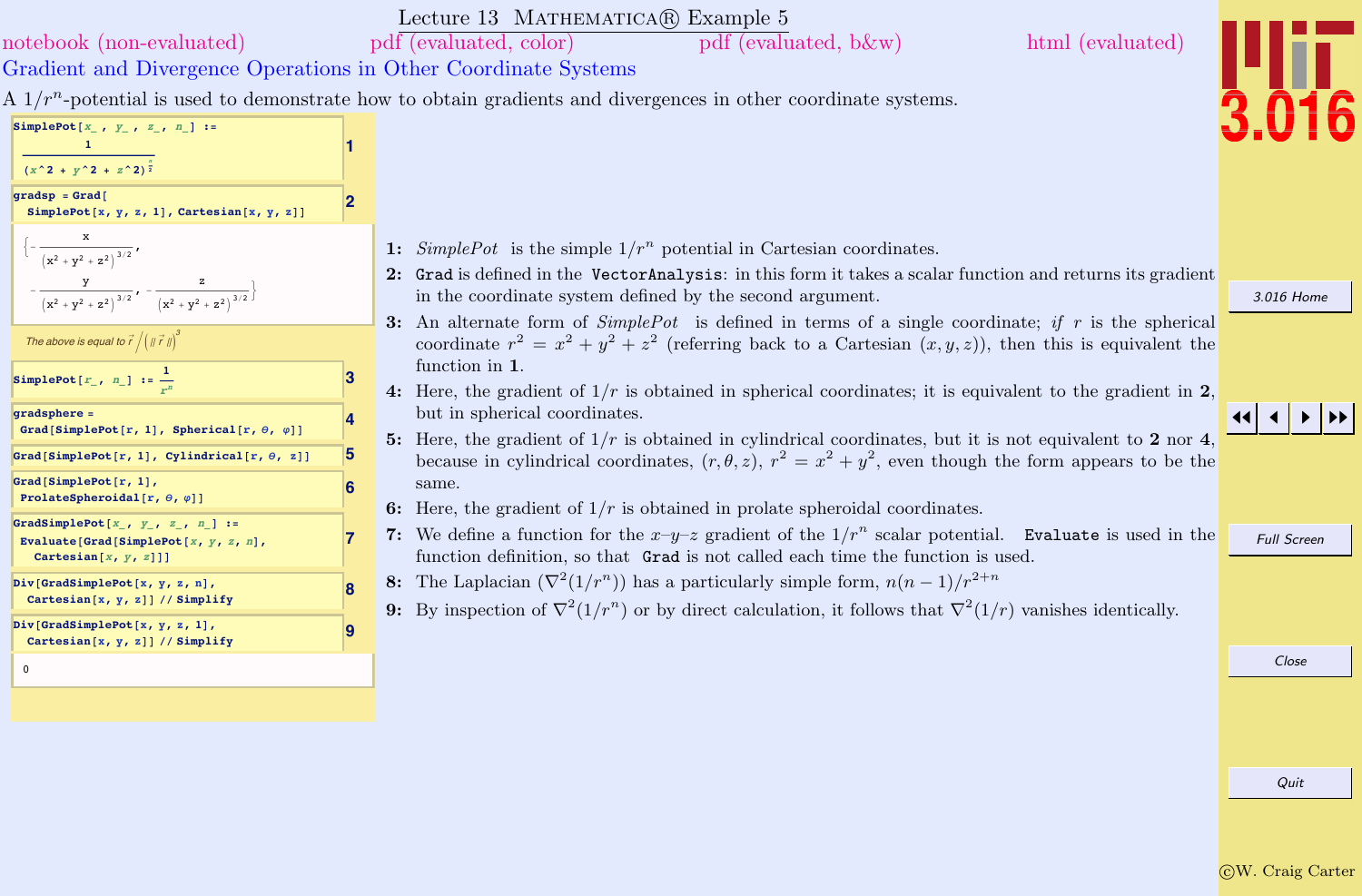### <span id="page-9-0"></span>Curl and Its Interpretation

The curl is the vector-valued derivative of a vector function. As illustrated below, its operation can be geometrically interpreted as the rotation of a field about a point.

For a vector-valued function of  $(x, y, z)$ :

$$
\vec{v}(x, y, z) = \vec{v}(\vec{x}) = (v_1(\vec{x}), v_2(\vec{x}), v_3(\vec{x})) = v_1(x, y, z)\hat{i} + v_2(x, y, z)\hat{j} + v_3(x, y, z)\hat{k}
$$
\n(13-3)

the curl derivative operation is another vector defined by:

$$
\text{curl } \vec{v} = \nabla \times \vec{v} = \left( \left( \frac{\partial v_3}{\partial y} - \frac{\partial v_2}{\partial z} \right), \left( \frac{\partial v_1}{\partial z} - \frac{\partial v_3}{\partial x} \right), \left( \frac{\partial v_2}{\partial x} - \frac{\partial v_1}{\partial y} \right) \right) \tag{13-4}
$$

or with the memory-device:

$$
\text{curl } \vec{v} = \nabla \times \vec{v} = \det \begin{pmatrix} \hat{i} & \hat{j} & \hat{k} \\ \frac{\partial}{\partial x} & \frac{\partial}{\partial y} & \frac{\partial}{\partial z} \\ v_1 & v_2 & v_3 \end{pmatrix} \tag{13-5}
$$

For an example, consider the vector function that is often used in Brakke's Surface Evolver program:

$$
\vec{w} = \frac{z^n}{(x^2 + y^2)(x^2 + y^2 + z^2)^{\frac{n}{2}}}(y\hat{i} - x\hat{j})
$$
\n(13-6)

This will be shown below, in a MATHEMATICA $\mathbb{R}$  example, to have the property:

$$
\nabla \times \vec{w} = \frac{nz^{n-1}}{(x^2 + y^2 + z^2)^{1 + \frac{n}{2}}} (x\hat{i} + y\hat{j} + z\hat{k})
$$
\n(13-7)

which is spherically symmetric for  $n = 1$  and convenient for turning surface integrals over a portion of a sphere, into a path-integral, over a curve, on a sphere.



[3.016 Home](http://pruffle.mit.edu/3.016-2012/)

JJ J I II

Full Screen

Close

$$
f_{\rm{max}}
$$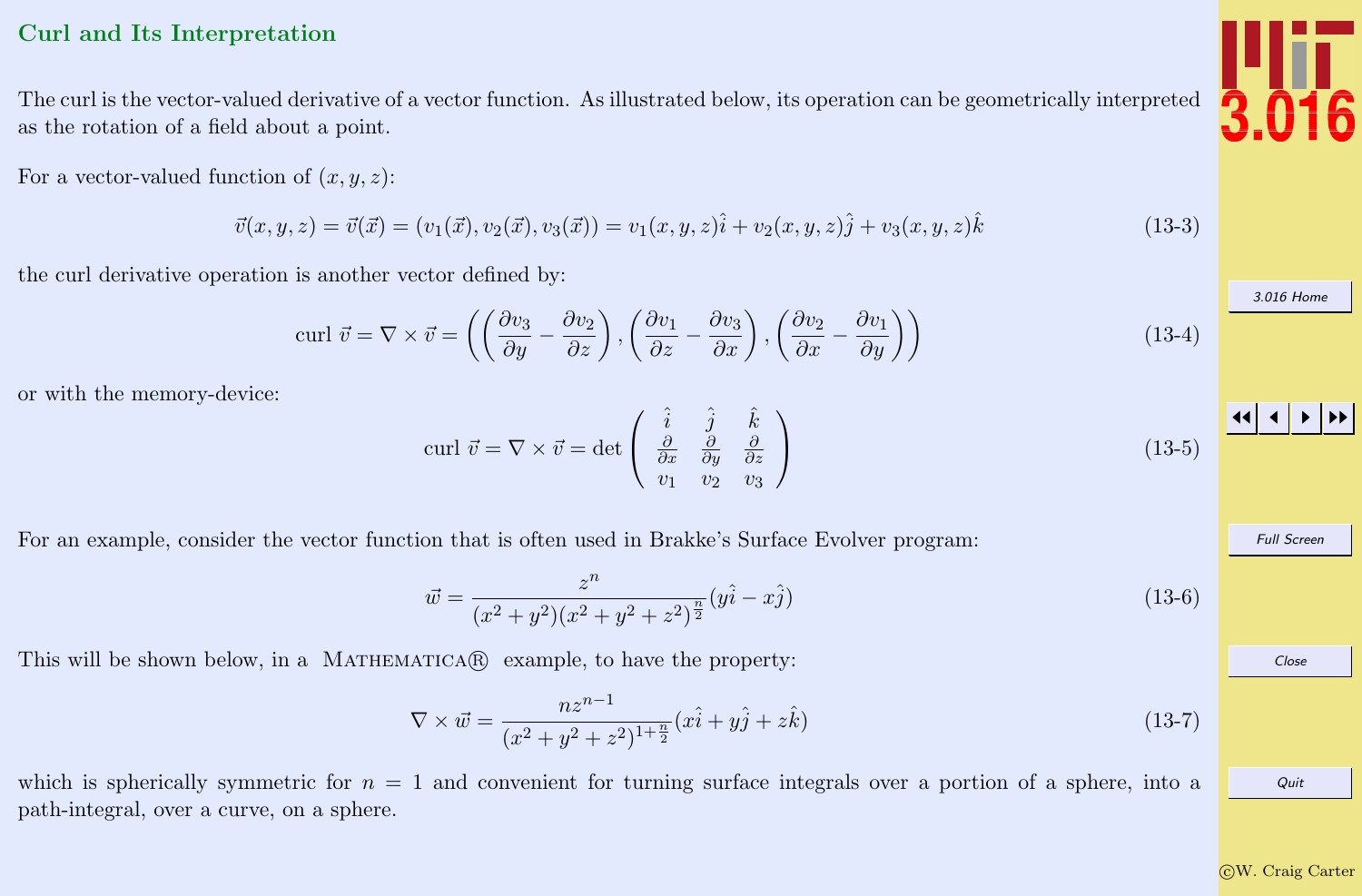|                                                                                                                                                                                                                                                                                      |   | Lecture 13 MATHEMATICA(R) Example 6                                                                                                                                                                                                                                                                                                                                                               |                    |
|--------------------------------------------------------------------------------------------------------------------------------------------------------------------------------------------------------------------------------------------------------------------------------------|---|---------------------------------------------------------------------------------------------------------------------------------------------------------------------------------------------------------------------------------------------------------------------------------------------------------------------------------------------------------------------------------------------------|--------------------|
| notebook (non-evaluated)                                                                                                                                                                                                                                                             |   | $pdf$ (evaluated, color)<br>pdf (evaluated, b&w)<br>html (evaluated)                                                                                                                                                                                                                                                                                                                              |                    |
| Computing and Visualizing Curl Fields                                                                                                                                                                                                                                                |   |                                                                                                                                                                                                                                                                                                                                                                                                   |                    |
|                                                                                                                                                                                                                                                                                      |   | Examples of curls are computing for a particular family of vector fields. Visualization is produced with the VectorFieldPlot3D                                                                                                                                                                                                                                                                    |                    |
| function from the VectorFieldPlots package.                                                                                                                                                                                                                                          |   |                                                                                                                                                                                                                                                                                                                                                                                                   |                    |
| LeavingKansas $[x_1, y_1, z_1, n_1]:=$<br>$(x^2 + y^2) (x^2 + y^2 + z^2) \frac{1}{2} (y, -x, 0)$                                                                                                                                                                                     |   |                                                                                                                                                                                                                                                                                                                                                                                                   |                    |
| Needs["VectorFieldPlots'"];                                                                                                                                                                                                                                                          |   |                                                                                                                                                                                                                                                                                                                                                                                                   |                    |
| VectorFieldPlot3D[LeavingKansas[x, y, z, 3],<br>$\{x, -1, 1\}, \{y, -1, 1\},$<br>$\{z, -0.5, 0.5\}$ , VectorHeads $\rightarrow$ True,<br>ColorFunction $\rightarrow$ (Hue[#10.66`] &),<br>PlotPoints $\rightarrow$ 21, ScaleFactor $\rightarrow$ 0.5 <sup><math>\circ</math></sup> ] | 2 |                                                                                                                                                                                                                                                                                                                                                                                                   | 3.016 Home         |
| VectorFieldPlot3D[<br>LeavingKansas $[x, y, z, 3], \{x, 0, 1\},$<br>${y, 0, 1}, {z, 0.0, 0.5},$ VectorHeads $\rightarrow$ True,<br>ColorFunction $\rightarrow$ (Hue[#10.66] &),<br>PlotPoints $\rightarrow$ 15, ScaleFactor $\rightarrow$ 0.5]                                       | 3 | 1: Leaving Kansas is the family of vector fields indicated by 13-6.<br>2-3: The function will be singular for $n > 1$ along the $z - axis$ . This singularity will be reported during<br>the numerical evaluations for visualization. There are two visualizations—the second one is over a<br>sub-region but is equivalent because of the cylindrical symmetry of LeavingKansas. The singularity |                    |
| Curl[LeavingKansas[x, y, z, 3],<br>Cartesian[x, y, z]] // Simplify                                                                                                                                                                                                                   |   | in the second case could be removed easily by excluding points near $z = 0$ , but MATHEMATICA(R)<br>seems to handle this fine without doing so.                                                                                                                                                                                                                                                   |                    |
| Glenda[x_, $y_$ , $z_$ , $n_$ ] :=<br>Simplify [Curl [Leaving Kansas $[x, y, z, n]$ ,<br>Cartesian $[x, y, z]$ ]                                                                                                                                                                     |   | $4-6$ : This demonstrates the assertion, that for Eq. 13-7, the curl has cylindrical symmetry for arbitrary<br><i>n</i> , and spherical symmetry for $n = 1$ .                                                                                                                                                                                                                                    |                    |
| VectorFieldPlot3D[<br>Evaluate [Glenda $[x, y, z, 1]]$ ,<br>$\{x, -0.5, 0.5\}, \{y, -0.5, 0.5\},$<br>$\{z, -0.25, 0.25\}$ , VectorHeads $\rightarrow$ True,<br>ColorFunction $\rightarrow$ (Hue[#10.66`] &),<br>$PlotPoints \rightarrow 21$ ]                                        |   | 7-8: This demonstrates that the divergence of the curl of $\vec{w}$ vanishes for any n; this is true for any<br>differentiable vector field.                                                                                                                                                                                                                                                      | <b>Full Screen</b> |
| Demonstrate that the divergence of the curl vanishes for the above<br>function independent of n                                                                                                                                                                                      |   |                                                                                                                                                                                                                                                                                                                                                                                                   |                    |
| $DivCurl =$<br>$Div[Glenda[x, y, z, n], Cartesian[x, y, z]]$                                                                                                                                                                                                                         |   |                                                                                                                                                                                                                                                                                                                                                                                                   | Close              |
| Simplify[DivCurl]                                                                                                                                                                                                                                                                    | 8 |                                                                                                                                                                                                                                                                                                                                                                                                   |                    |
|                                                                                                                                                                                                                                                                                      |   |                                                                                                                                                                                                                                                                                                                                                                                                   | Quit               |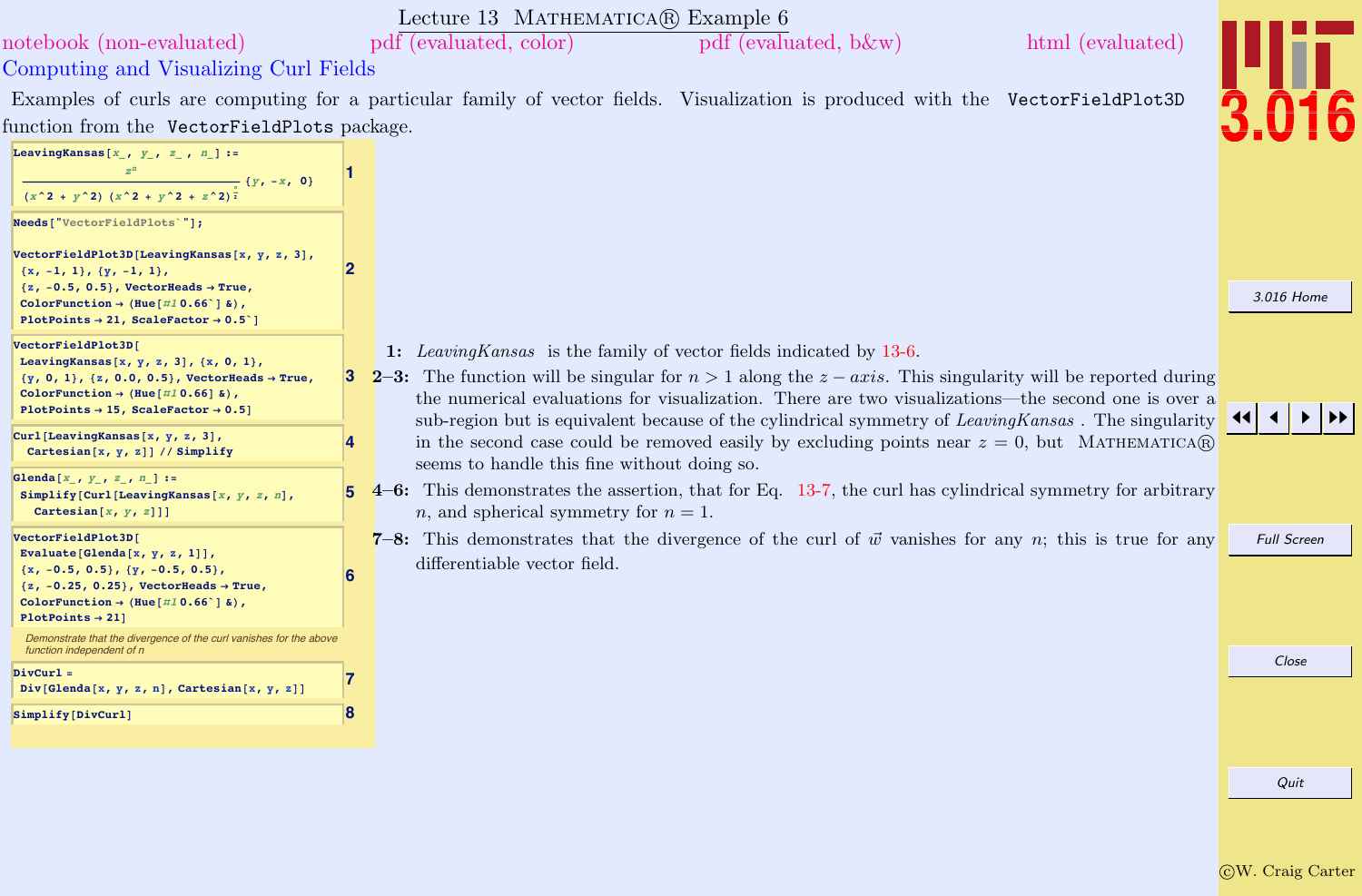One important result that has physical implications is that the curl of a gradient is always zero:  $f(\vec{x}) = f(x, y, z)$ :

$$
\nabla \times (\nabla f) = 0 \tag{13-8}
$$

Therefore if some vector function  $\vec{F}(x, y, z) = (F_x, F_y, F_z)$  can be derived from a scalar potential,  $\nabla f = \vec{F}$ , then the curl of  $\vec{F}$  must be zero. This is the property of an exact differential  $df = (\nabla f) \cdot (dx, dy, dz) = \vec{F} \cdot (dx, dy, dz)$ . Maxwell's relations follow from equation 13-8:

$$
0 = \frac{\partial F_z}{\partial y} - \frac{\partial F_y}{\partial z} = \frac{\partial \frac{\partial f}{\partial z}}{\partial y} - \frac{\partial \frac{\partial f}{\partial y}}{\partial z} = \frac{\partial^2 f}{\partial z \partial y} - \frac{\partial^2 f}{\partial y \partial z}
$$
  
\n
$$
0 = \frac{\partial F_x}{\partial z} - \frac{\partial F_z}{\partial x} = \frac{\partial \frac{\partial f}{\partial x}}{\partial z} - \frac{\partial \frac{\partial f}{\partial z}}{\partial x} = \frac{\partial^2 f}{\partial x \partial z} - \frac{\partial^2 f}{\partial z \partial x}
$$
  
\n
$$
0 = \frac{\partial F_y}{\partial x} - \frac{\partial F_x}{\partial y} = \frac{\partial \frac{\partial f}{\partial y}}{\partial x} - \frac{\partial \frac{\partial f}{\partial x}}{\partial y} = \frac{\partial^2 f}{\partial y \partial x} - \frac{\partial^2 f}{\partial x \partial y}
$$
  
\n(13-9)

Another interpretation is that gradient fields are *curl-free, irrotational, or conservative*.

The notion of "conservative" means that, if a vector function can be derived as the gradient of a scalar potential, then integrals of the vector function over any path is zero for a closed curve—meaning that there is no change in "state;" energy is a common state function.

Here is a picture that helps visualize why the curl invokes names associated with spinning, rotation, etc.



[3.016 Home](http://pruffle.mit.edu/3.016-2012/)

JJ J I II

Full Screen

Close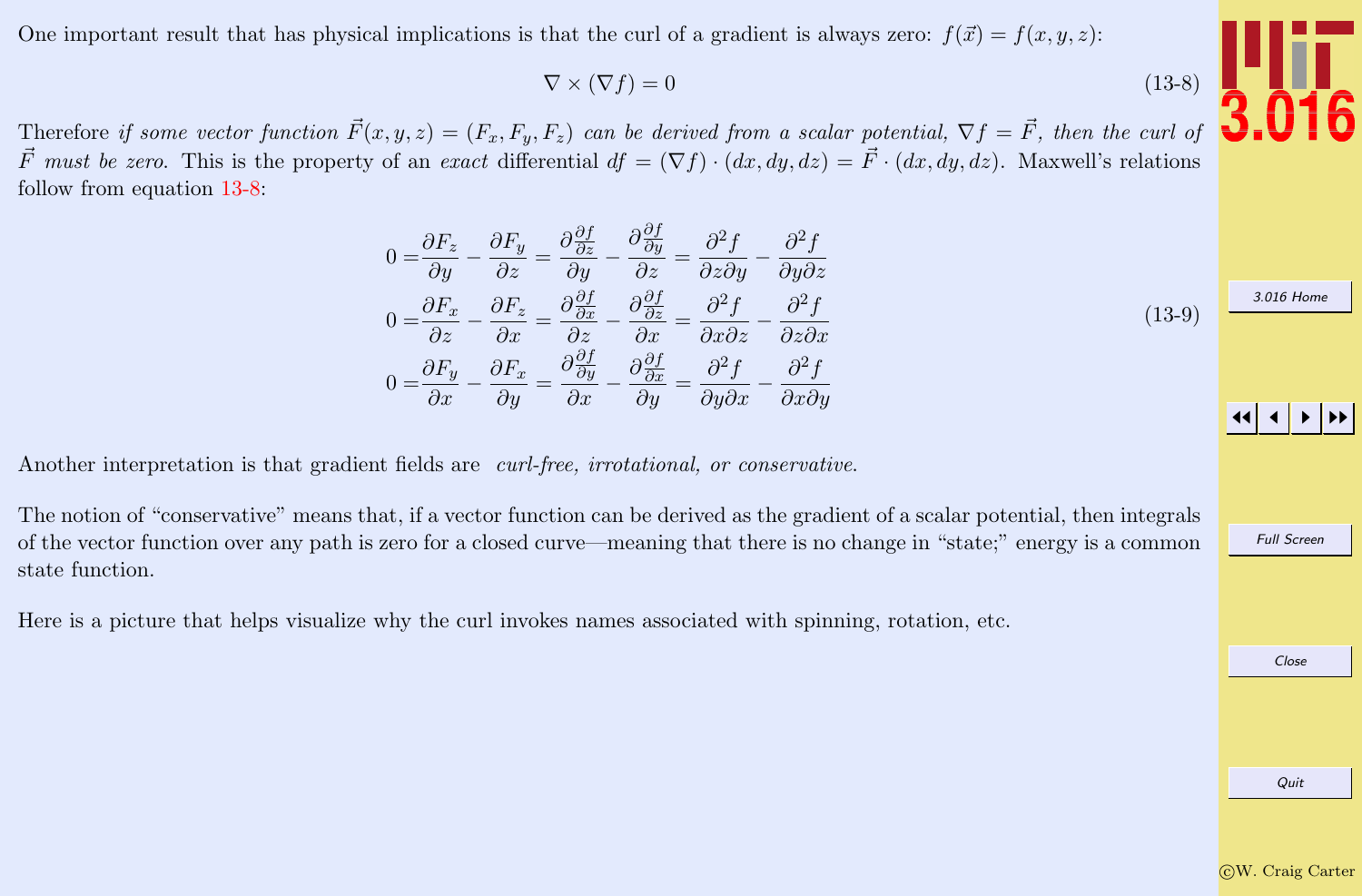

Another important result is that divergence of any curl is also zero, for  $\vec{v}(\vec{x}) = \vec{v}(x, y, z)$ :

$$
\nabla \cdot (\nabla \times \vec{v}) = 0 \tag{13-10}
$$

Full Screen Close Quit

[3.016 Home](http://pruffle.mit.edu/3.016-2012/)

JJ J I II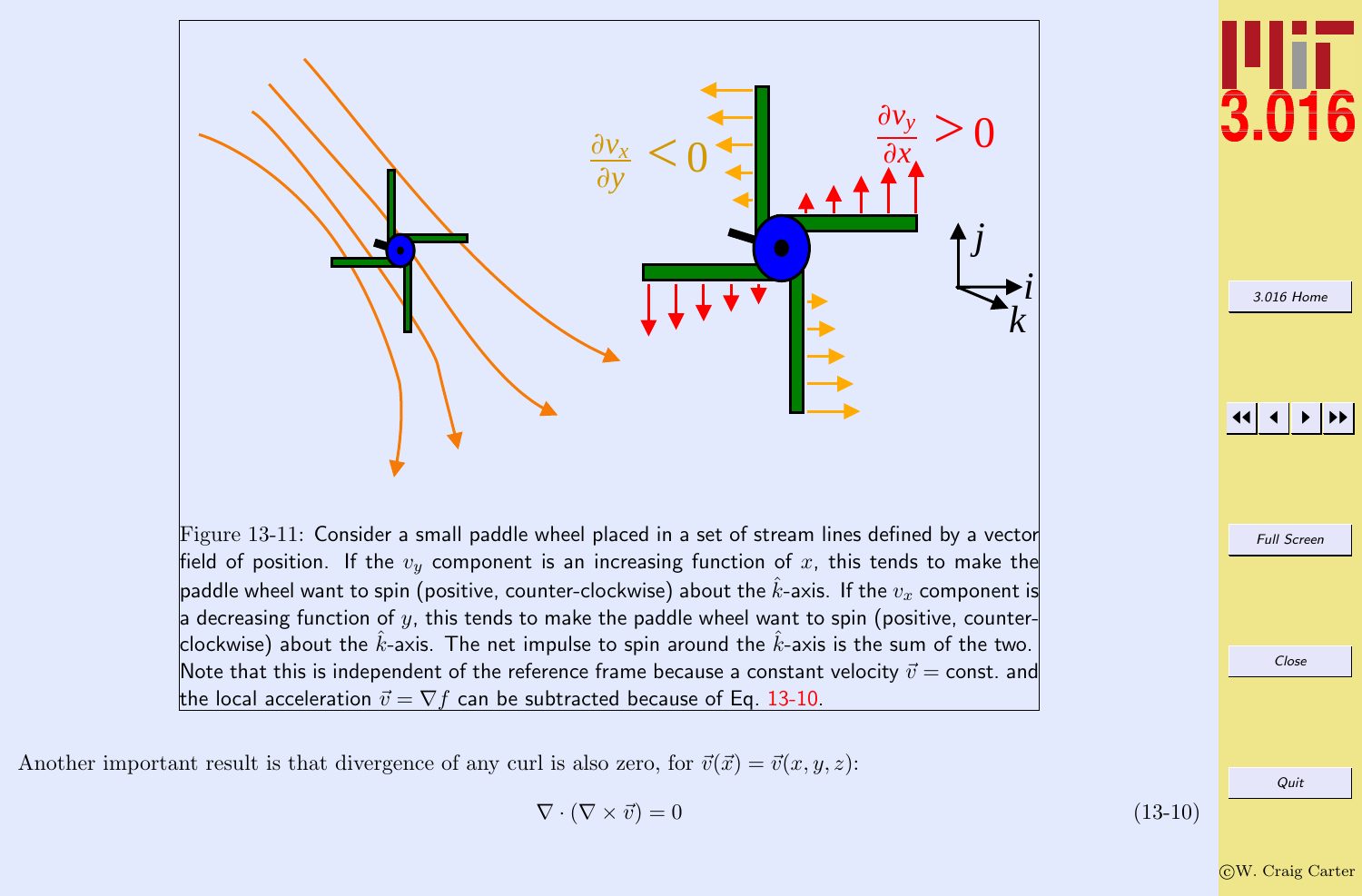# Index

Boston distance to Paris, [8](#page-0-0) Brakke, Ken The Surface Evolver, [10](#page-0-0) CartesianCoordinatesofCity , [8](#page-0-0) CityData, [8](#page-0-0) ColorFunction , [3](#page-0-0) conservative, irrotational, curl free fields, [12](#page-0-0) ContourPlot,  $3$ coordinate systems gradients and divergence computations, [9](#page-0-0) Coordinate Transformations, [7](#page-0-0) coordinate transformations, [7](#page-0-0) CoordinatesFromCartesian , [7](#page-0-0) CoordinatesToCartesian , [7](#page-0-0) curl interpretations, [10](#page-0-0) curl free, irrotational, conservative fields, [12](#page-0-0) cylindrical coordinates, [7](#page-0-0) form of gradient and divergence, [9](#page-0-0) Degree,  $8$ divergence example calculation and visualization, [5](#page-0-0) interpretations, [4](#page-0-0)

divergence, [5](#page-0-0)

Evaluate using in function definitions, [9](#page-0-0)

Evaluate,  $9$ Example function CartesianCoordinatesofCity, [8](#page-0-0) LatLong, [8](#page-0-0) LeavingKansas, [11](#page-0-0) SimplePot, [9](#page-0-0) SphericalCoordinatesofCity, [8](#page-0-0) ThreeHolePotential, [3](#page-0-0) , [5](#page-0-0) divergence, [5](#page-0-0) gradfield, [3](#page-0-0) , [5](#page-0-0) potential, [3](#page-0-0)

Geodesy,  $\bar{8}$  $\bar{8}$  $\bar{8}$  $\mathtt{Grad},\,9$  $\mathtt{Grad},\,9$ grad, div, and curl, [1](#page-0-0)  $gradfield, 3, 5$  $gradfield, 3, 5$  $gradfield, 3, 5$  $gradfield, 3, 5$ gradients example calculation and visualization, [3](#page-0-0)

irrotational, curl free, conservative fields, [12](#page-0-0)

Laplacian example calculation and visualization, [5](#page-0-0) LatLong, [8](#page-0-0) LeavingKansas , [11](#page-0-0)

Mathematica function CityData, [8](#page-0-0) ColorFunction, [3](#page-0-0) ContourPlot, [3](#page-0-0)



|  | 3.016 Home         |  |
|--|--------------------|--|
|  |                    |  |
|  |                    |  |
|  |                    |  |
|  |                    |  |
|  |                    |  |
|  |                    |  |
|  |                    |  |
|  |                    |  |
|  | <b>Full Screen</b> |  |
|  |                    |  |
|  |                    |  |
|  |                    |  |
|  |                    |  |
|  | Close              |  |
|  |                    |  |
|  |                    |  |
|  |                    |  |
|  | Quit               |  |
|  |                    |  |
|  |                    |  |

c W. Craig Carter